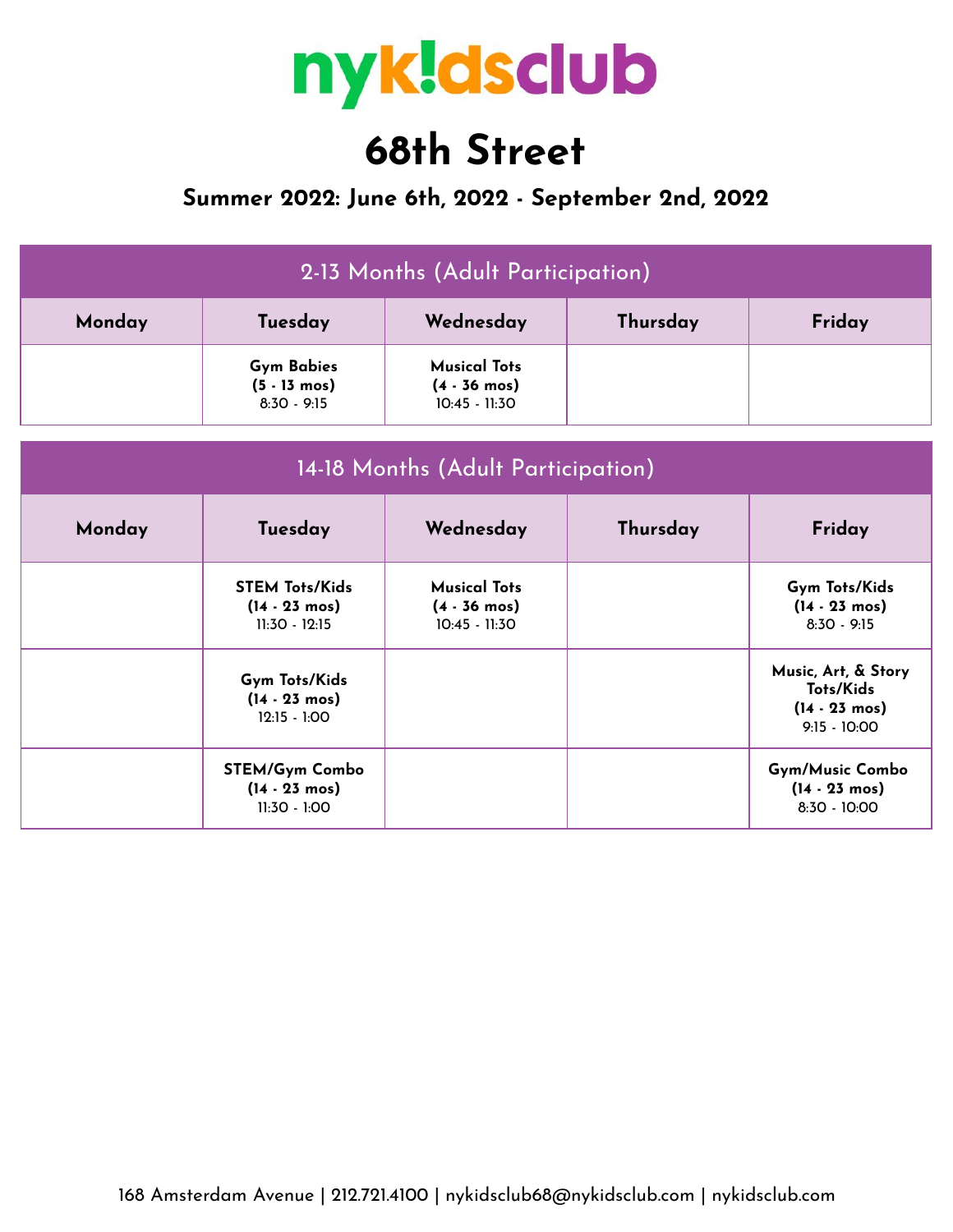| 19-23 Months (Adult Participation) |                                                             |                        |                                                                     |                         |  |
|------------------------------------|-------------------------------------------------------------|------------------------|---------------------------------------------------------------------|-------------------------|--|
| Monday                             | Tuesday                                                     | Wednesday              | Thursday                                                            | Friday                  |  |
| Gym Kids/Juniors                   | <b>Preschool Prep</b>                                       | <b>Musical Tots</b>    | <b>Preschool Prep</b>                                               | Gym Tots/Kids           |  |
| $(19 - 36 \text{ mos})$            | $(18 - 23 \text{ mos})$                                     | $(4 - 36 \text{ mos})$ | $(18 - 23 \text{ mos})$                                             | $(14 - 23 \text{ mos})$ |  |
| $8:30 - 9:15$                      | $9:00 - 11:00$                                              | $10:45 - 11:30$        | $9:00 - 11:00$                                                      | $8:30 - 9:15$           |  |
| <b>STEM Kids/Juniors</b>           | <b>STEM Tots/Kids</b>                                       |                        | <b>STEM Kids/Jrs Combo</b>                                          | Tots/Kids Combo         |  |
| $(19 - 36 \text{ mos})$            | $(14 - 23 \text{ mos})$                                     |                        | $(14 - 23 \text{ mos})$                                             | $(14 - 23 \text{ mos})$ |  |
| $9:15 - 10:00$                     | $11:30 - 12:15$                                             |                        | $11:30 - 12:15$                                                     | $8:30 - 10:00$          |  |
| <b>Gym/STEM Combo</b>              | <b>Gym Tots/Kids</b>                                        |                        | Gym Tots/Kids.                                                      | <b>MAS Tots/Kids</b>    |  |
| $(19 - 36 \text{ mos})$            | $(14 - 23 \text{ mos})$                                     |                        | $(14 - 23 \text{ mos})$                                             | $(14 - 23 \text{ mos})$ |  |
| $8:30 - 10:00$                     | $12:15 - 1:00$                                              |                        | $12:15 - 1:00$                                                      | $9:15 - 10:00$          |  |
|                                    | STEM/Gym Combo<br>$(14 - 23 \text{ mos})$<br>$11:30 - 1:00$ |                        | <b>Tots/Kids Combo</b><br>$(14 - 23 \text{ mos})$<br>$11:30 - 1:00$ |                         |  |

| 24-36 Months (Adult Participation)                                    |         |                                                                |                                                        |                                            |  |
|-----------------------------------------------------------------------|---------|----------------------------------------------------------------|--------------------------------------------------------|--------------------------------------------|--|
| Monday                                                                | Tuesday | Wednesday<br>Thursday                                          |                                                        | Friday                                     |  |
| <b>Gym Kids/Juniors</b><br>$(19 - 36 \text{ mos})$<br>$8:30 - 9:15$   |         | <b>Musical Tots</b><br>$(4 - 36 \text{ mos})$<br>10:45 - 11:30 |                                                        | Gym Kids/Jrs<br>9:25-10:10                 |  |
| <b>STEM Kids/Juniors</b><br>$(19 - 36 \text{ mos})$<br>$9:15 - 10:00$ |         |                                                                | <b>STEM Kids/Jrs</b><br>$11:30 - 12:15$                | <b>MAS Kids/Jrs</b><br>10:10-10:55         |  |
| <b>Gym/STEM Combo</b><br>$(19 - 36 \text{ mos})$<br>$8:30 - 10:00$    |         |                                                                | Sports Kids/Jrs<br>12:15-1:00                          | <b>MAS Kids/Jrs</b><br>Combo<br>9:25-10:55 |  |
|                                                                       |         |                                                                | <b>STEM/Sports Kids/Jrs</b><br>combo<br>$11:30 - 1:00$ |                                            |  |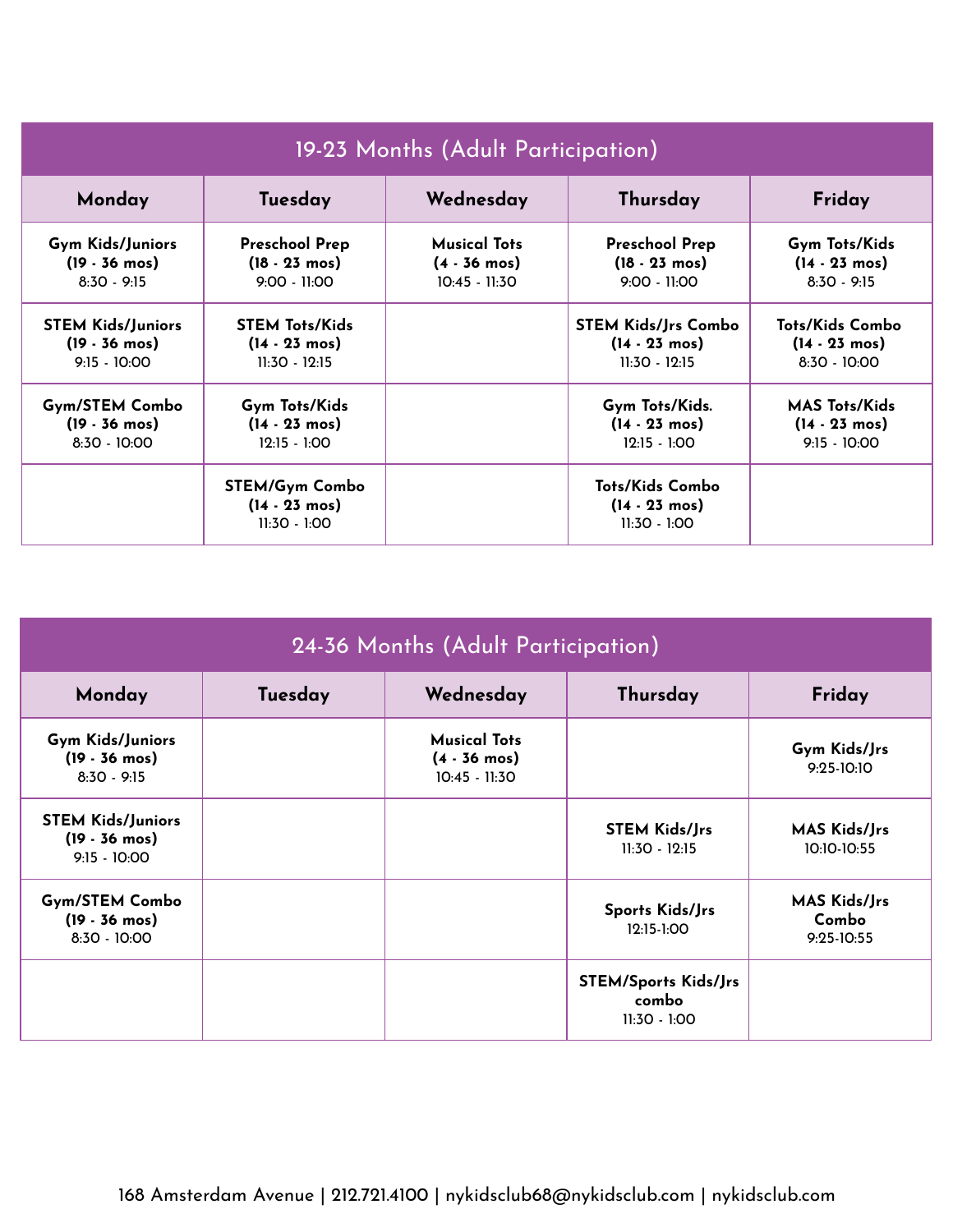| 2 1/2 - 3 1/2 Years (Independent Participation)                     |                        |                                      |                                                 |                                                   |  |
|---------------------------------------------------------------------|------------------------|--------------------------------------|-------------------------------------------------|---------------------------------------------------|--|
| Monday                                                              | Tuesday                | Wednesday                            | Thursday                                        | Friday                                            |  |
| <b>Summer Camp</b>                                                  | <b>Summer Camp</b>     | <b>Summer Camp</b>                   | <b>Summer Camp</b>                              | <b>Summer Camp</b>                                |  |
| $9:00 - 12:00$                                                      | $9:00 - 12:00$         | $9:00 - 12:00$                       | $9:00 - 12:00$                                  | $9:00 - 12:00$                                    |  |
| 2s Preschool                                                        | <b>Gymnastics 1</b>    | 2s Preschool                         | World Art                                       | 2s Preschool                                      |  |
| $9:00 - 12:00$                                                      | $3:30-4:15$            | $9:00 - 12:00$                       | $2:15 - 3:00$                                   | $9:00 - 12:00$                                    |  |
| <b>Story Creation &amp;</b><br><b>Illustration</b><br>$2:15 - 3:00$ | World Art<br>3:30-4:15 | <b>Famous Artists</b><br>$2:15-3:00$ | Architects &<br><b>Engineers</b><br>$4:30-5:15$ | Architects &<br><b>Engineers</b><br>$2:15 - 3:00$ |  |
| <b>History Adventures</b>                                           | <b>STEM I</b>          | <b>Science</b>                       |                                                 | <b>Famous Artists</b>                             |  |
| $4:30 - 5:15$                                                       | 4:15-5:30              | 4:30-5:15                            |                                                 | $4:30-5:15$                                       |  |

| 3 - 5 Years (Independent Participation)                             |                                         |                                         |                                                    |                                                   |  |
|---------------------------------------------------------------------|-----------------------------------------|-----------------------------------------|----------------------------------------------------|---------------------------------------------------|--|
| Monday                                                              | Tuesday                                 | Wednesday                               | Thursday                                           | Friday                                            |  |
| <b>Summer Camp</b><br>$9:00 - 12:00$                                | <b>Summer Camp</b><br>$9:00 - 12:00$    | <b>Summer Camp</b><br>$9:00 - 12:00$    | <b>Summer Camp</b><br>$9:00 - 12:00$               | <b>Summer Camp</b><br>$9:00 - 12:00$              |  |
| Tumble & Dance II/III<br>$1:15 - 2:00$                              | Sports II/III<br>$1:15-2:00$            | <b>Gymnastics II/III</b><br>$1:15-2:00$ | <b>Ultimate Fitness</b><br>II/III<br>$1:15 - 2:00$ | <b>Gymnastics II/III</b><br>$1:15-2:00$           |  |
| <b>Story Creation &amp;</b><br><b>Illustration</b><br>$2:15 - 3:00$ | World Art<br>$3:30-4:15$                | <b>Famous Artists</b><br>$2:15-3:00$    | World Art<br>$2:15 - 3:00$                         | Architects &<br><b>Engineers</b><br>$2:15 - 3:00$ |  |
| <b>Ultimate Fitness</b><br>II/III<br>$3:30 - 4:15$                  | <b>Gymnastics II/III</b><br>$4:30-5:15$ | Sports II/III<br>$3:30-4:15$            | <b>Gymnastics II/III</b><br>$3:30-4:15$            | Tumble & Dance II/III<br>$3:30-4:15$              |  |
| <b>History Adventures</b><br>$4:30 - 5:15$                          |                                         |                                         | Architects &<br><b>Engineers</b><br>4:30-5:15      | <b>Famous Artists</b><br>$4:30-5:15$              |  |